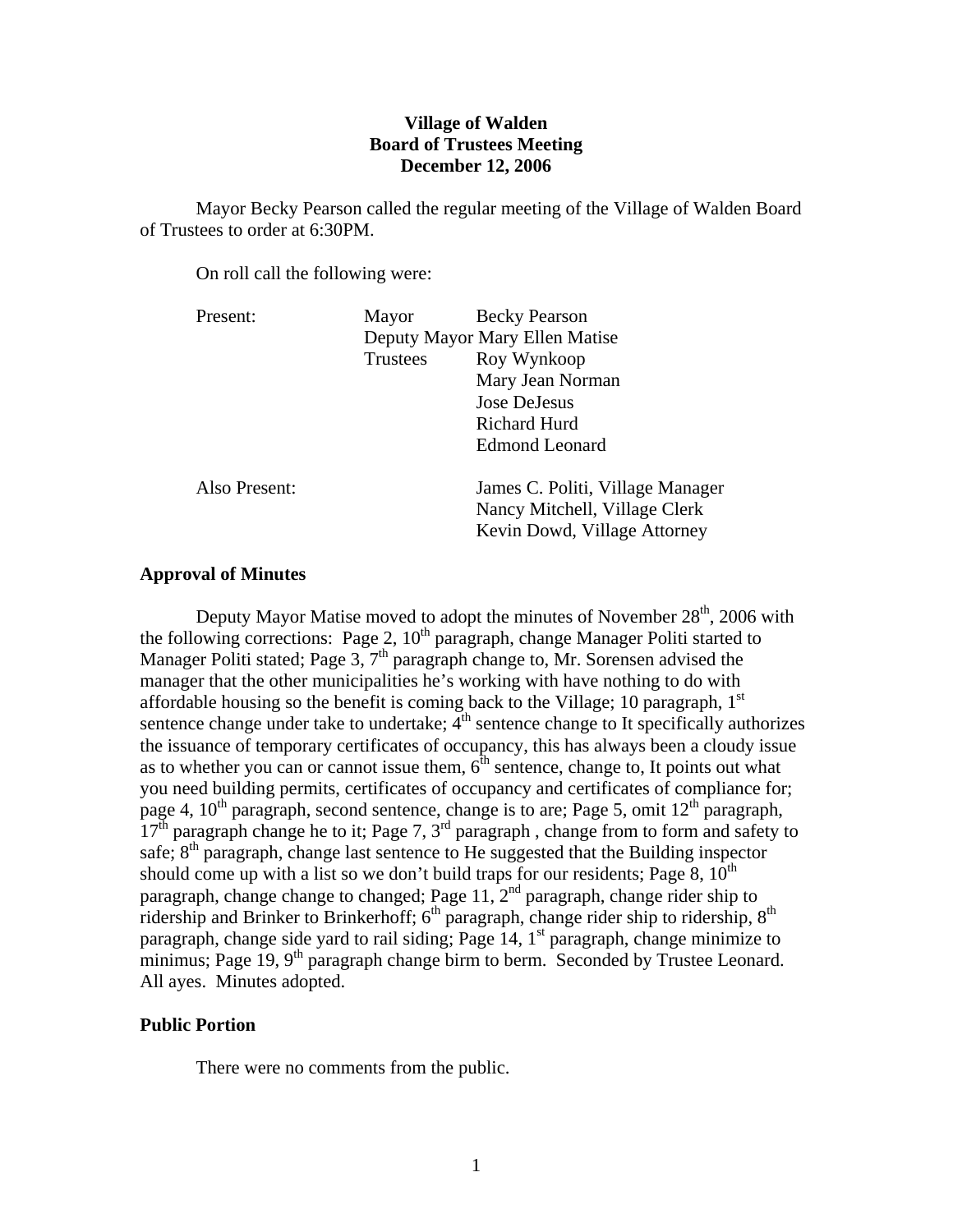#### **Audited Bills**

Trustee Hurd moved to pay the audited bills of December 12, 2006. Seconded by Trustee DeJesus.

 Deputy Mayor Matise asked about Alan Sorensen's bill for an information packet to be sent to a prospective developer, any idea of what type of business, what type of developer.

 Manager Politi stated that is confidential information and he will speak to the Board about it.

 Deputy Mayor Matise asked if the Board was going to see a copy of the Maximus report.

Manager Politi stated that he will get a copy to the Board.

 Deputy Mayor Matise asked when will the Board be meeting with Nugent and Haeussler and will they see the report first.

 Manager Politi indicated that he would like to circulate the report first and then make an appointment with Nugent and Haeussler.

 Deputy Mayor Matise asked about the bill for the Bond Anticipation Note, what is it for.

Manager Politi stated that it is for the well.

 Deputy Mayor Matise asked what the bill for the insert of the Orange County Chamber of Commerce Newsletter was.

Manager Politi stated that it's for the soap box derby and for joining the chamber.

 Deputy Mayor Matise asked if they could do this for the Farmers' Market in the spring.

Manager Politi stated that should be a local mailing.

 Deputy Mayor Matise asked what does the Village get for the New York Planning Federation membership.

 Manager Politi stated that we get their publication which has a lot of information as well as the networking.

Deputy Mayor Matise asked if this information is directed to the Planning Board.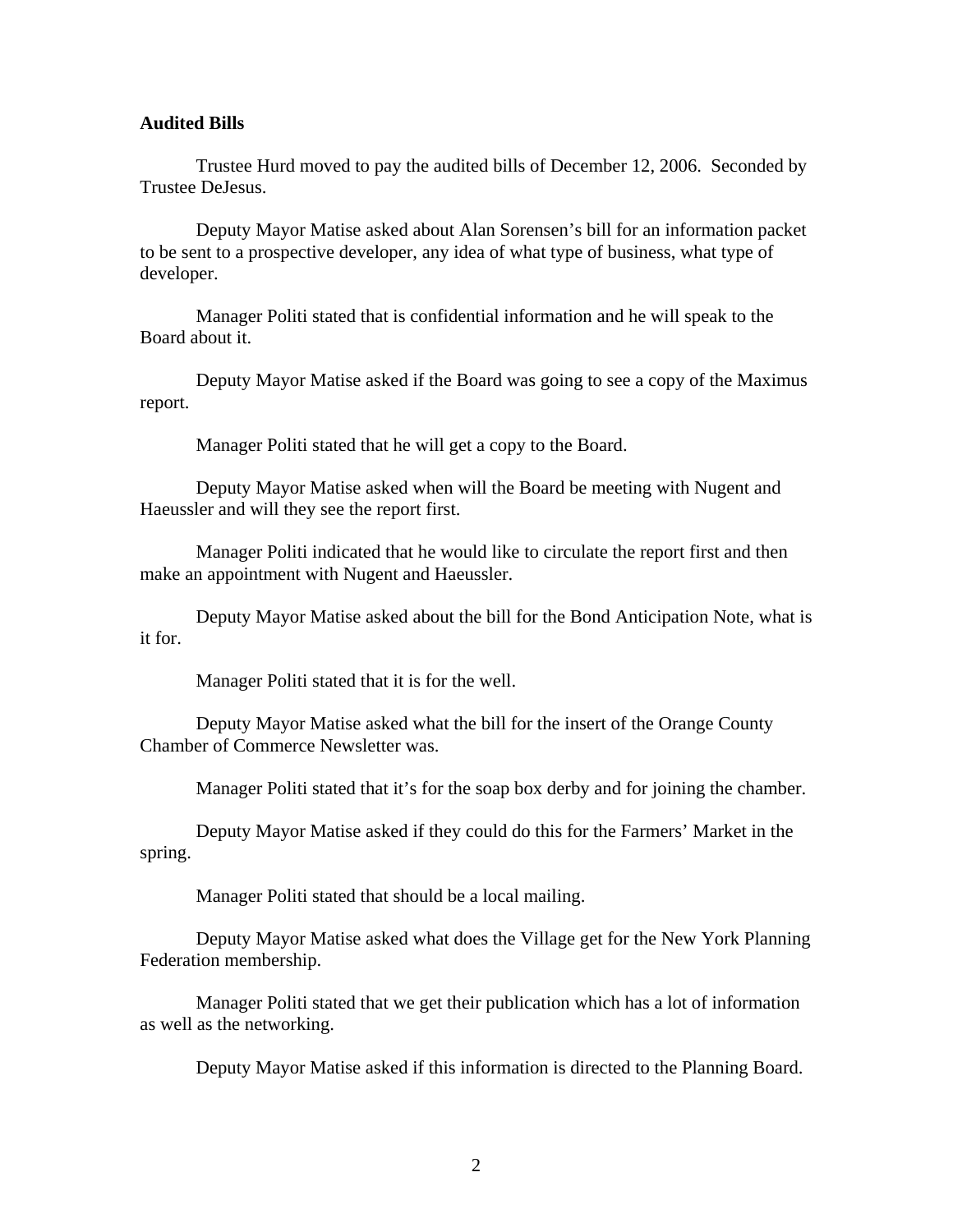Manager Politi stated yes.

 On roll call Trustees Wynkoop, Norman, Hurd, DeJesus, Leonard and Deputy Mayor Matise voted yes. Mayor Pearson stated that she is in favor of the bills that she signed. Motion carried.

### **Col. Bradley Proclamation**

Manager Politi indicted that Deputy Mayor Matise is going to work on the wording for the proclamation.

# **Orange County Land Trust Resolution Funding the Waterfront Park Boardwalk**

Manager Politi explained that as part of the next phase of the water front park at the end of Pine and Maple Streets one of the concepts within that whole park system was a boardwalk that would extend from Maple Street through to Rifton Place. This is a matching grant, the county will purchase the materials and the Village will install. The match will be inkind services.

Deputy Mayor Matise moved to adopt the Resolution Authorizing the Village Manager to Accept a \$6,000 Matching Grant from the Orange County Land Trustee for the Maple Street Waterfront Park, (attached). Seconded by Trustee DeJesus. All ayes. Resolution carried.

### **Central Hudson Presentation**

 Steve Berger, Division Manager at Central Hudson introduced John Surgin, Corporate Communications, Mike Quinn, Transmission Planning and Carl Strobel, Team Leader on this project and Environmental Engineer.

 Mr. Burger further stated that they plan to reconstruct an existing 69,000 volt transmission line that they currently have which runs through Walden. This line originates at the East Walden sub station, runs along Lake Osiris Road to the Tinbrook, along Highland Avenue to Wooster Grove. This runs through a pretty heavily and dense residential area. This line was constructed in the 20's and 30's and its wood construction. The intent for rebuilding this line is because of its age. The first phase would be to reconstruct the line from the East Walden sub station 3.3 miles just south of Walden across Route 52. The other piece of this which is still part of Phase I has nothing to do with the Village of Walden. This starts at the Maybrook sub station and terminates at Rock Tavern. They've had a number of meetings with municipal officials and he has spoken to the Village Manager several times.

 Carl Strobel explained the background of the program. He also stated that the poles will be Core 10 steel poles which is one option they will be considering.

Mr. Sebring asked if the right of way width was going to be the same.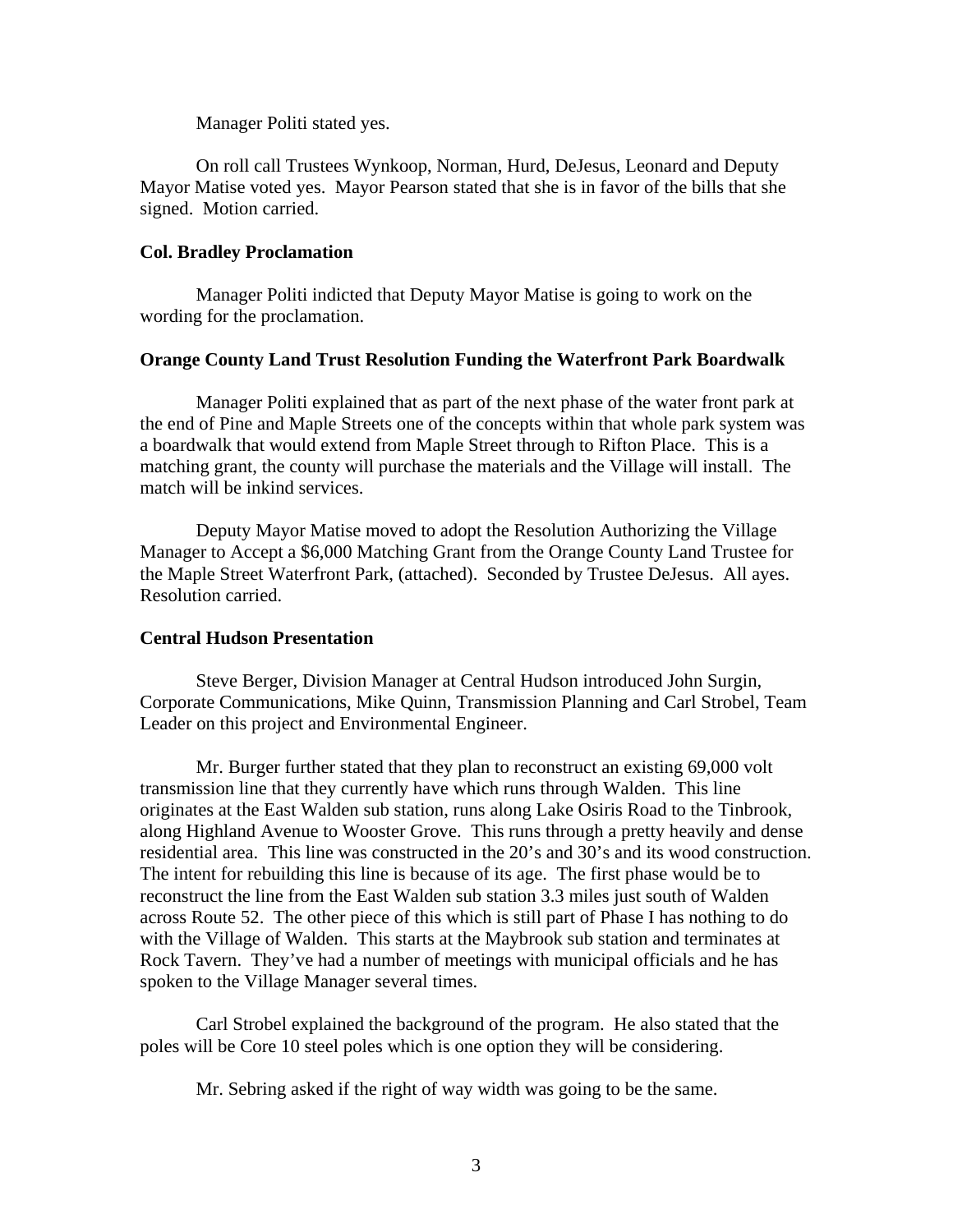Mr. Strobel explained that what they have in many instances are pole rights where there is no defined right of way for the existing line. Over the years in order to manage vegetation on this line, which is a hindrance to them and they would have limited rights to be able to manage and maintain and take care of the line. That's one of the other reasons they are looking at an alternate route. What they have been doing over the last six to nine months is studying alternatives because the existing route is not compatible with the community as it exists today. They have a consultant on board helping them out with environmental reviews. Since May of this year they have been looking at alternative routing. The corridor that comes out of East Walden goes south. There are two lines there, a 345 kb line and a 115 kb line. Central Hudson owns a good chunk of the land that those lines are on. It seemed like a logical alternative to start at the east Walden sub station and head straight down and utilize as much of the existing corridor as possible. They looked at following the rail bed.

Deputy Mayor Matise asked if they were going through Olley Park.

 Mr. Strobel stated that the actual route would go into Crist Orchard and follow the border between Crist and the cemetery and through the Big Apple Circus property over to Edmunds Lane and come out to Elm Street.

Mayor Pearson asked if they have a list of properties that the line will go through.

Mr. Strobel stated yes, for the existing route and the alternate route.

Mayor Pearson asked for a copy of the list.

 Mr. Berger stated that Central Hudson is planning on having an open house to discuss the entire project. They would like to hold one at the Village Hall and one at the Town Hall. They will be publicizing the meetings and sending letters of invitation to all property owners along the line as well as the property owners along the alternate routes. They would like to have the meetings January  $17<sup>th</sup>$  or  $18<sup>th</sup>$ .

 Mr. Strobel stated that they have spent the last six months, not just doing the environmental reviews, but meeting with property owners. The line crosses Coldenham Road and behind Truffa. They prefer to cross Elm Street across Coldenham Road and back in behind the south of Truffa Seed and joins, the existing line on the railroad tracks.

 Deputy Mayor Matise asked how this plays into the fact that the Village is anticipating a big townhouse development.

Mr. Strobel stated that's further east.

Trustee Leonard asked for Mr. Strobel to explain the other connectors.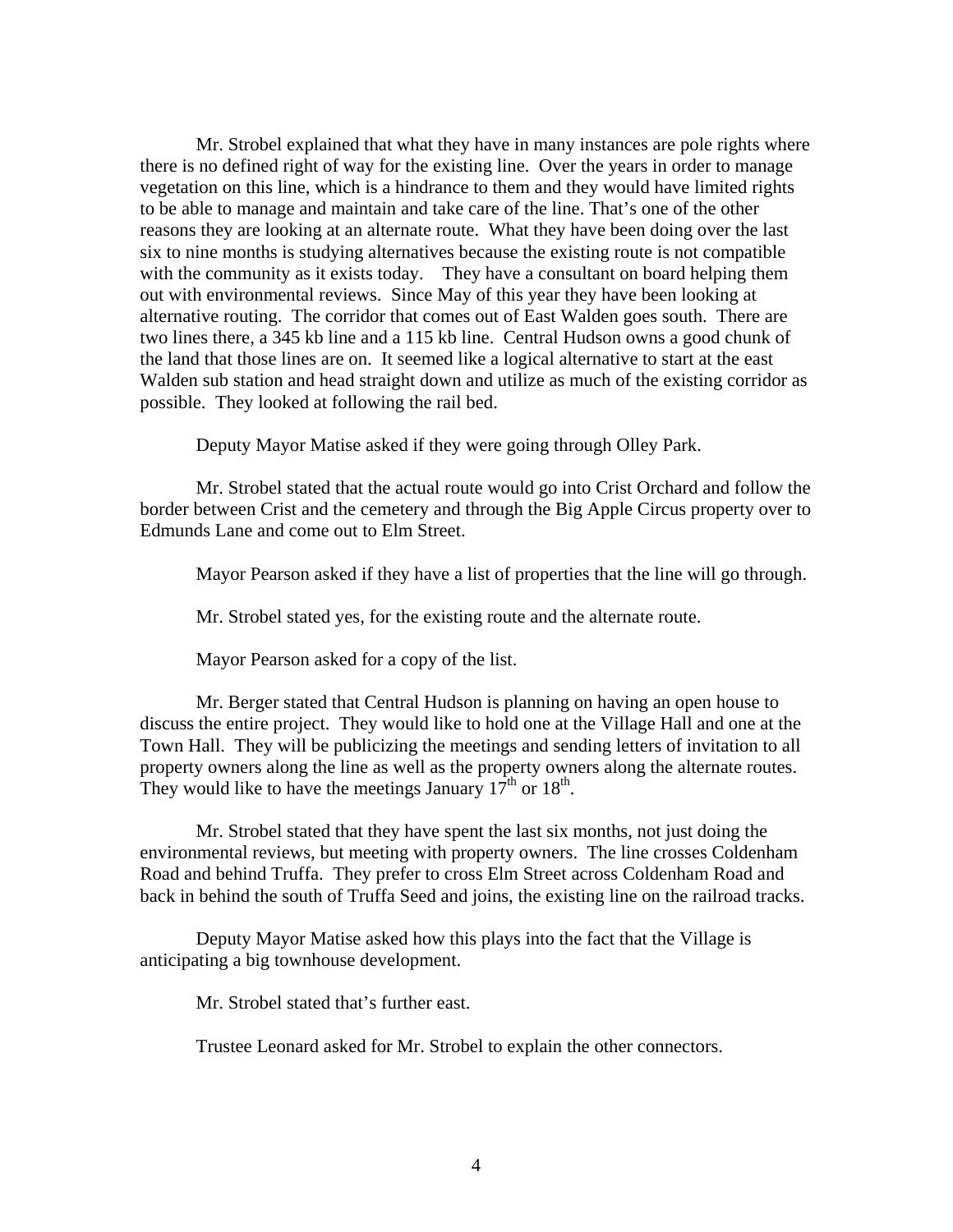Trustee DeJesus stated that connector D goes through the property where the townhouses are going to be built.

 Mr. Strobel stated that a transmission line is a little different then a distribution line in that you have to establish a right of way. With the distribution line its 10 feet where with the transmission line its 25 feet. They are very sensitive to running down a roadway if there are houses too close to the side of the road.

 Deputy Mayor Matise asked if Central Hudson has talked to the Big Apple Circus and how they felt about this.

 Mr. Strobel stated that they have talked to the Big Apple Circus and they are amenable.

 Mr. Strobel further stated that in their evaluation their criteria is that they minimize the impact of the community and minimize the impact of the number of residences, avoid the takings of residential dwellings. One base line option would be to rebuild the line as existing configuration. If they did that it would mean to acquire 100 feet or 50 feet of right of way and require the taking of numerous houses along the route.

 Deputy Mayor Matise asked how intrusive would the line that runs through the Crist property be to the park.

Mr. Strobel stated that it's not. That is why they like that route.

 Trustee DeJesus stated that the one concern is connector D because of the townhouses being built.

 Mr. Strobel stated these are all routes that have thrown out on the table and evaluated and once everything is thrown in the soup and stirred and say what really makes sense and for one reason or another they've tended to throw out some of these other routes. What they are trying to do is to gather everybody's input as much as possible and in the end come up with a route that is going to make as many people happy or as the most sense for the community at large realizing not everyone is going to be happy.

 Mr. Berger stated that the consultant had conversations with Mr. Stickles and Mr. Dowd and it's his understanding that there wouldn't be any requirement for permits or site plan approval.

 Trustee Hurd stated that it looks like Option C runs the shortest distance and is tucked in the best and works the best.

 Mayor Pearson stated that it's the least obtrusive to any real property. She also asked if they would be paying an easement fee.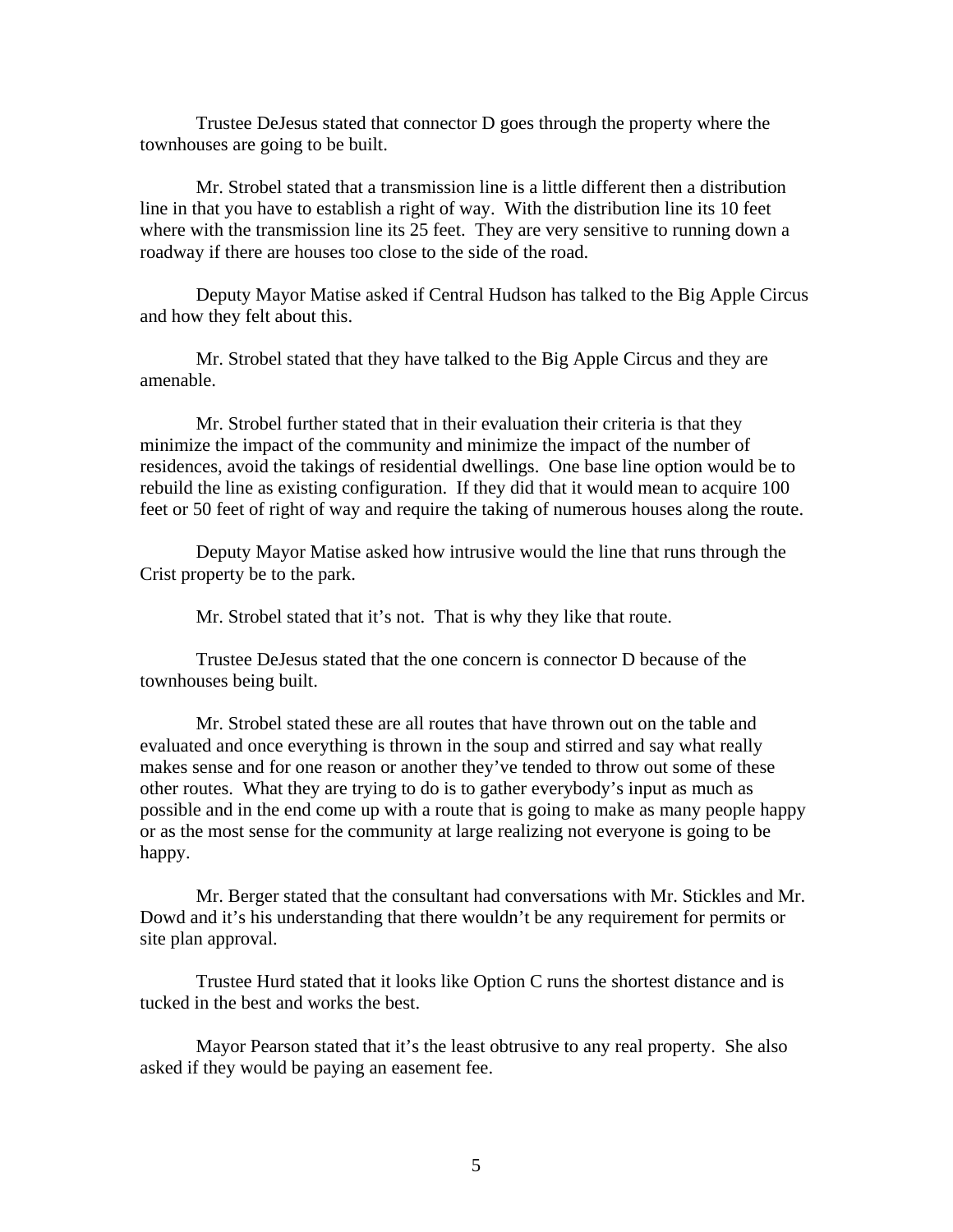Mr. Berger stated that they would be looking to acquire the right of way if people wanted to sell the property. Otherwise they would acquire an easement.

 Trustee Hurd stated that if they were forced to take the property they would essentially destroy the value of the properties, because they would be so tight up to the road.

 Mr. Berger stated that from an electric standard perspective there are several houses that are close enough to the road that it might require the taking of the house. They are trying to avoid that.

Trustee Leonard asked what's required for the right of way for a 69 kb.

 Mr. Strobel stated that what they prefer to have 100 feet. They can get by with 50 feet.

 Mr. Strobel also stated that they are trying to bring this line up to current standards in response to the PSC order which requires that a right of way be obtained where it doesn't really exist. As far as trimming that they maintain adequate clearances.

Mayor Pearson asked what would be required for trimming in the right of way.

Mr. Strobel stated 100 feet.

 Deputy Mayor Matise indicated that if the line goes along the Crist land bordering on Olley Park and also Big Apple bordering on Olley Park you're dealing with a parkland issue.

Mr. Strobel stated that they wouldn't be on park property.

Trustee Leonard asked about magnetic fields.

 Mr. Berger stated that with all the studies nothing has come back conclusively to state that magnetic fields cause any ill health effects. He also indicated that the right of way is not dependent on the strength of the magnetic field.

The public meeting was set for January  $18<sup>th</sup>$ , 2007 from 6-8pm.

#### **R.J. Smith Presentation**

Deputy Mayor Matise stated that Mr. Smith could still do multiple unit development on this property as an R3 with a special exception use permit from the Planning Board. The R3 gives him and the Village more flexibility and more control over the property. He said he was perfectly happy to accept that.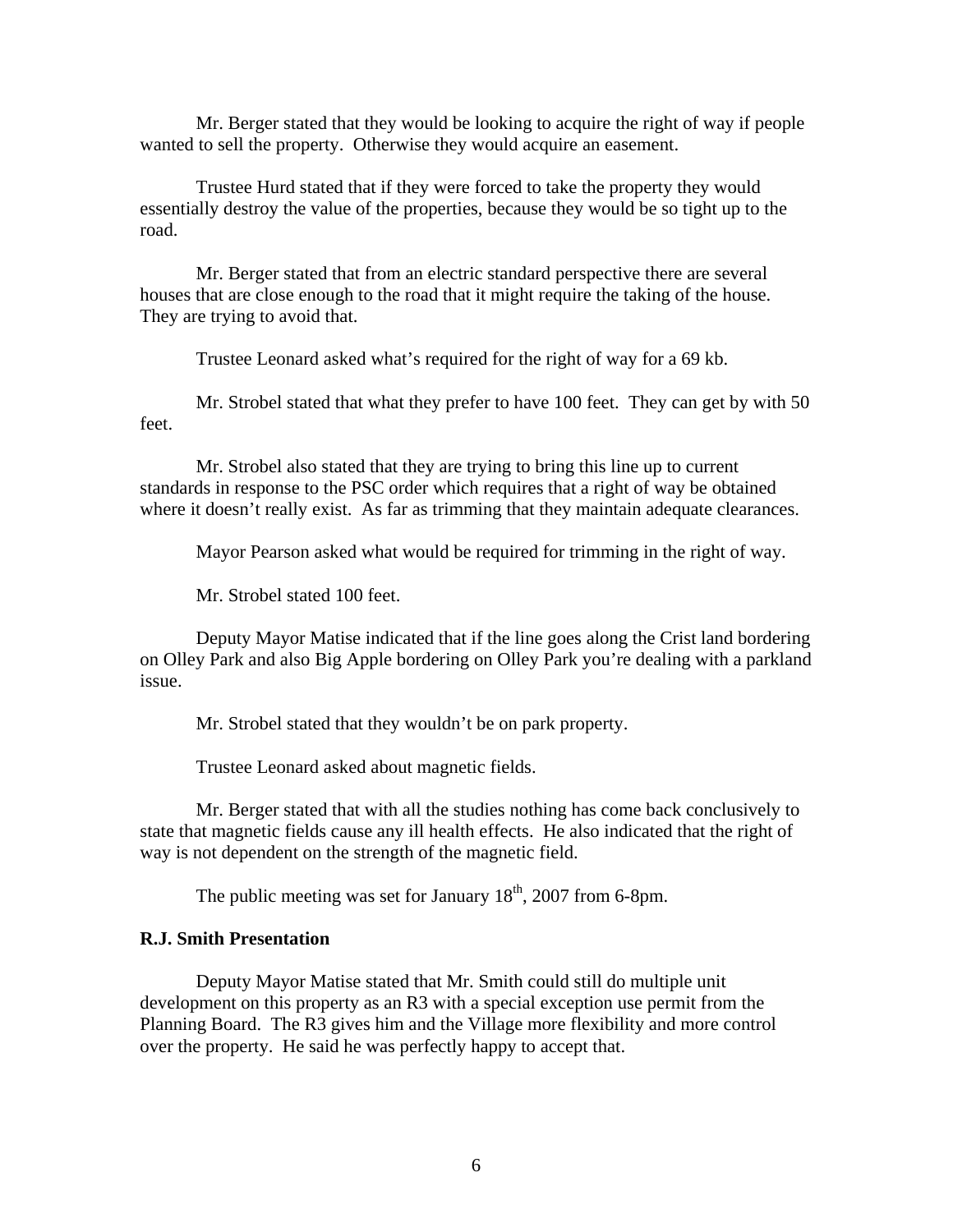Mayor Pearson stated that single family was the way she would go. She keeps hearing that our sewer capacity and water is fine, but you're talking many more units which would be more taxing on our sewer plant.

 Trustee Hurd stated that the reason we've done the townhouse rezoning is to get affordable housing.

Deputy Mayor Matise stated that you're going to have it.

 Trustee Hurd stated that we'd get more townhouse units and as a percentage we'd get more affordable ones.

 Deputy Mayor Matise stated that you could do planned unit development and the whole thing could be affordable housing, not just 10%.

Trustee DeJesus stated that a planned unit development is not for single homes.

Deputy Mayor Matise stated that he could do attached units.

Trustee DeJesus stated yes, that's townhouse looking.

 Mr. Dowd stated that you don't have PUD's in the zoning code. He asked if Mr. Sorensen has seen Mr. Smith's proposal.

Manager Politi stated yes.

 Trustee DeJesus stated that he would like to hear Mr. Sorensen's comments, but he is leaning toward R3.

 Deputy Mayor Matise stated that if that becomes R3 that would be a buffer for the other houses that are R3 along there.

It was the consensus of the Board to wait until they hear Mr. Sorensen's comments.

#### **Townhouse Law**

Mayor Pearson stated that the last time the Board discussed this they were discussing which lots were really part of the townhouse zoning. She would like to see the lots on a map.

Manager Politi suggested Mr. Sorensen be at the next meeting.

 Trustee DeJesus stated that if the Board decides at the next meeting that they are going to do townhouse then it should all be included so it doesn't have to be revisited.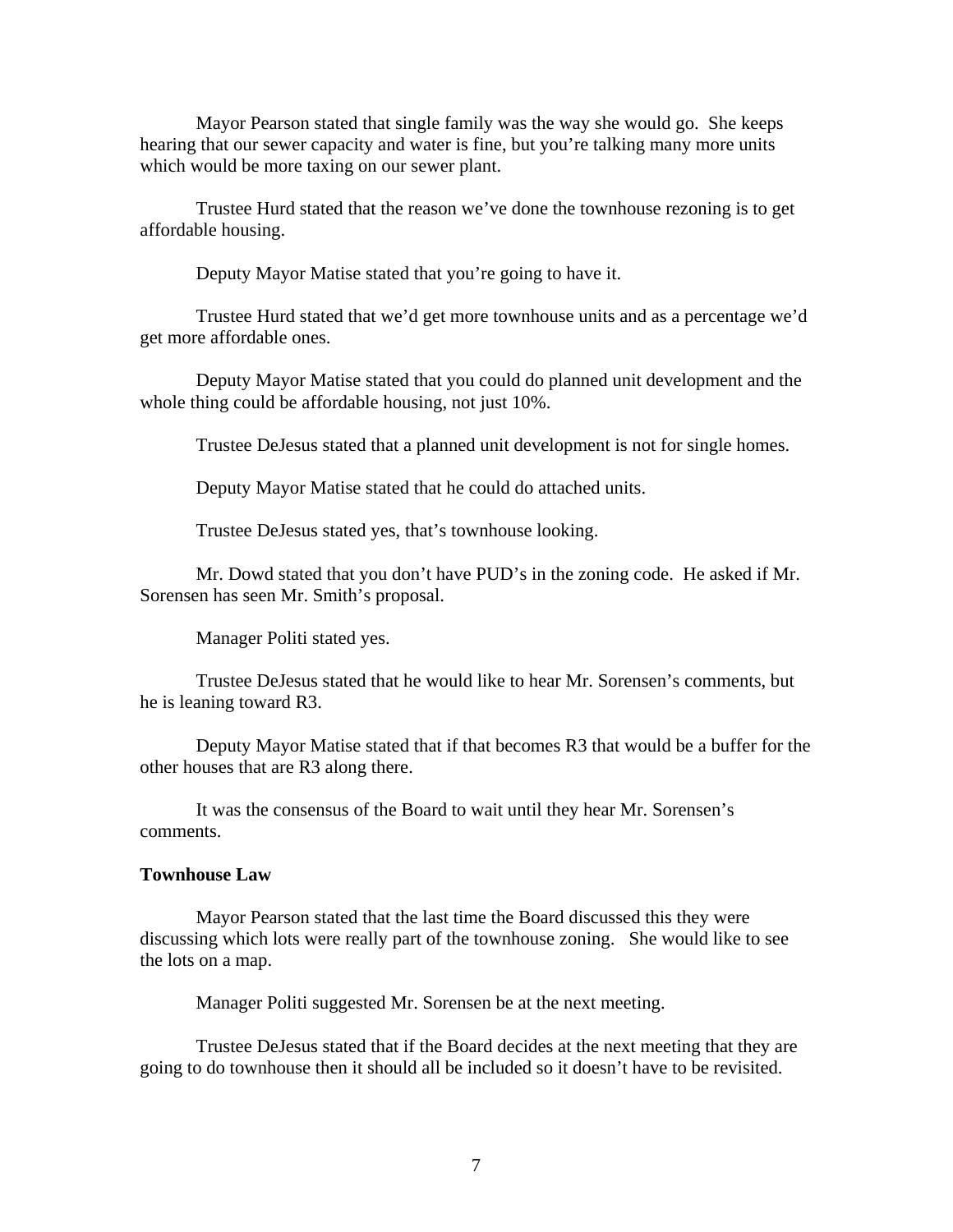Mayor Pearson stated she doesn't want to hold up the townhouse law that has been going on for a year in the process to this one piece of property that we may have many discussions on; it may not be settled as soon as the townhouse law can be settled.

 Mr. Dowd stated that he thinks the issue of what is best for this property is somewhat of a planning decision and the Board will make the ultimate decision, but he thinks they would want to hear from their planner.

 Mayor Pearson stated that in the old townhouse law it had said, in no case shall off street parking be provided in the front yard and the new version says nothing about that. She wanted to know why it was taken out. She feels it should be left in there.

 Mr. Dowd stated that they are talking about the entire area between the building and the road. What happened is because some of these may not have garages you can't say you can't park in the front yard.

 Trustee DeJesus stated that they need to have a driveway. The issue is you don't park on the grass.

 Mr. Dowd stated that each unit is required to have two off street parking spaces on each townhouse lot or within a common parking area. The only place they could park would be in their front yard.

 Deputy Mayor Matise stated that the other issue is if they have a double wide driveway you're not going to have much on street parking available because everything will be driveway. You will need parking for visitors.

Mr. Dowd stated that is what the common parking area is for.

Mayor Pearson asked about fees for recreation.

 Mr. Dowd stated that there is a separate law that requires new residential units to provide recreation fees.

 Deputy Mayor Matise asked about the point system and if people meeting a certain level or is it just if five people apply then it's the highest to the lowest and that sets the priority.

Mr. Dowd indicated that it's priority.

 Trustee Leonard asked if there was consideration for a small business owner. If someone is a resident and small business owner they should get something.

 Trustee Hurd stated that you could run into a problem with the small business owner who could say I'm a baseball card trader and have the business in their home.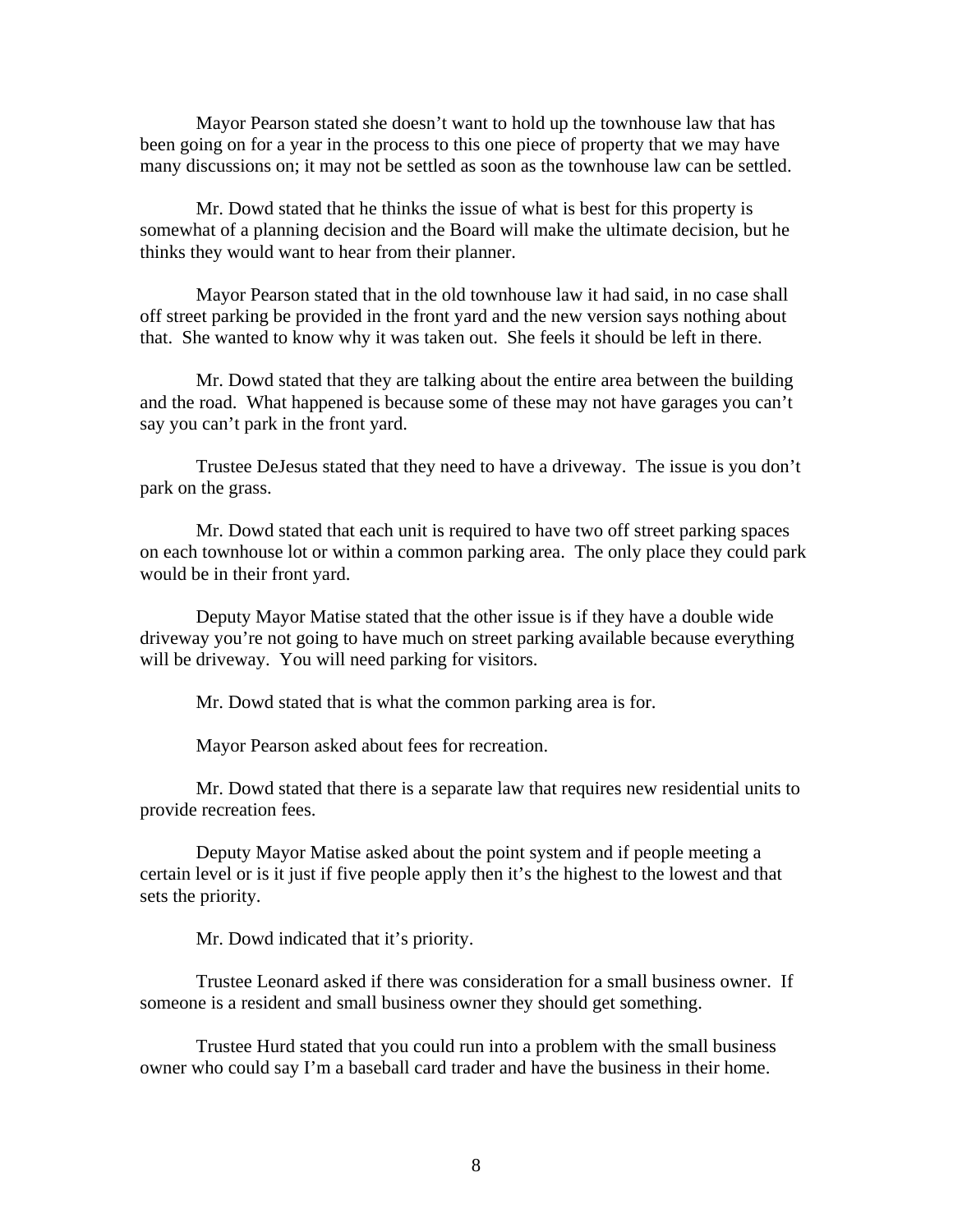### **Demolition Law Review**

Mayor Pearson stated that she wanted to just open this open for discussion. There was a house torn down recently and it was old, possibly historic and some of the people in the historical society were concerned because they could not get in and log it so they know that piece of property was there, for history purposes down the road. The owner did let them in but it was right before they were going to demolish it. She suggested a cooling off period from the time you get a demolition permit to the time they can tear it down, so historic buildings can be looked at and logged and photographed so the history is left with the Village of Walden.

 Trustee Hurd asked why the Historical Society wouldn't want to document historic homes now.

 Trustee DeJesus stated that if he had a house that was historic in nature wouldn't it be up to him to let them into his house he wouldn't want the Village to legislate anybody to come into his house to take pictures.

Mayor Pearson stated that the home was vacant.

Manager Politi stated that you have seven business days in the code now.

Mayor Pearson stated she's not saying they can't tear it down, its record keeping.

 Deputy Mayor Matise stated that if Mr. Millspaugh would like to have gotten some of the glass from the house that was torn down for the Jacob T. Walden house and it didn't give anyone else a chance to go to the owner and make offers on some of the things in there.

 Trustee DeJesus asked how that is our role to say we want to make sure you have this stuff to sell to the public. That is not something he wants to see the Village legislate that you stop demolition of your building because there are people interested in buying things.

Deputy Mayor Matise stated that wouldn't be stopping it.

 Trustee Hurd suggested the building inspector notify the Historical Society when he gets a permit for demotion. That would be policy.

 Ms. Isaksen stated that she feels we owe it to our community to record as much as we can of the historic buildings to have an understanding of what was there and what was part of the industrial development.

 Mr. Millspaugh stated that house had many salvageable items but there wasn't the time to do that. The owner should be asked what his designs are. That question should be part of the application.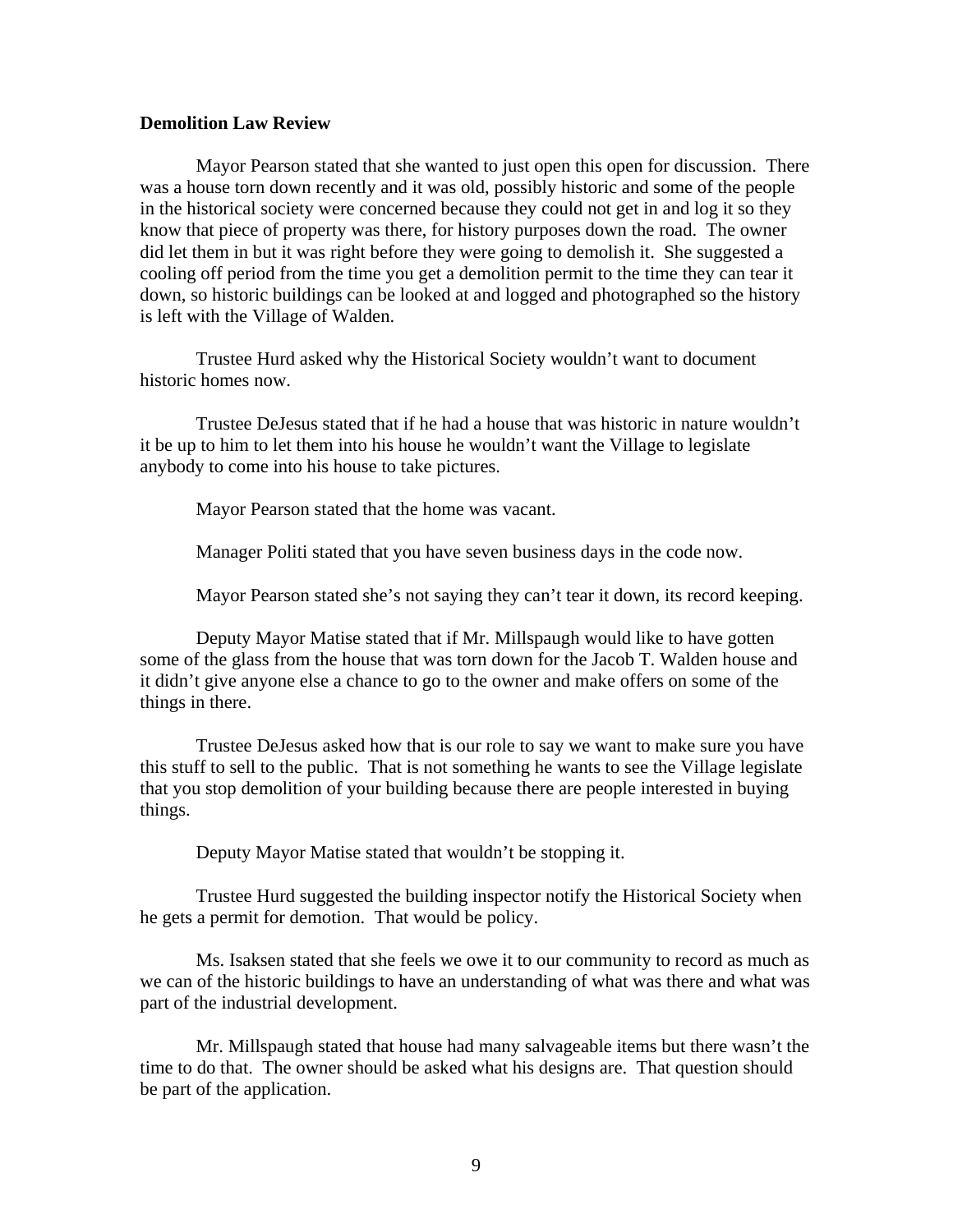Trustee Leonard asked if the seven days was sufficient and have the building inspector contact someone, would that be okay.

 Mayor Pearson stated that if there is a procedure that if it's anything over 100 years old has to be documented before it's torn down then that is the law. It helps the historic society and helps preserve history of the Village of Walden. That can be a law as opposed to a policy.

 Trustee DeJesus stated that they come to this board as a reaction to something; it's never a thought through discussion as to what should be done on a long term basis. We're reacting to the demolition of a house.

Mayor Pearson stated that this all started with the talk about the demolition of the Methodist Church.

Trustee Leonard asked that this be tabled.

Mayor Pearson asked the Board to give this some thought.

 Manager Politi asked the Board that if he gets a demolition permit can he notify the Historical Society.

 It was the consensus of the Board to allow the manager to notify the Historical Society when he gets demolition permits.

 Deputy Mayor Matise stated that the terminology about rotting, corroding or decaying is not in Chapter 63A; she asked if an amendment could be done to incorporate that terminology into Chapter 63A.

 Mayor Person stated that it doesn't talk about tree protection in demolition and she would like that added.

Ms. Isaksen asked to be advised when this is on the agenda again.

### **Executive Session**

Deputy Mayor Matise moved to hold an Executive Session pursuant to 105-(e), Police Negotiations, of the Public Officers Law. Seconded by Trustee Leonard. All ayes. Motion carried.

 Deputy Mayor Matise moved to reconvene the regular meeting. Seconded by Trustee Leonard. All ayes. Meeting reconvened.

#### **Vehicle Use Policy**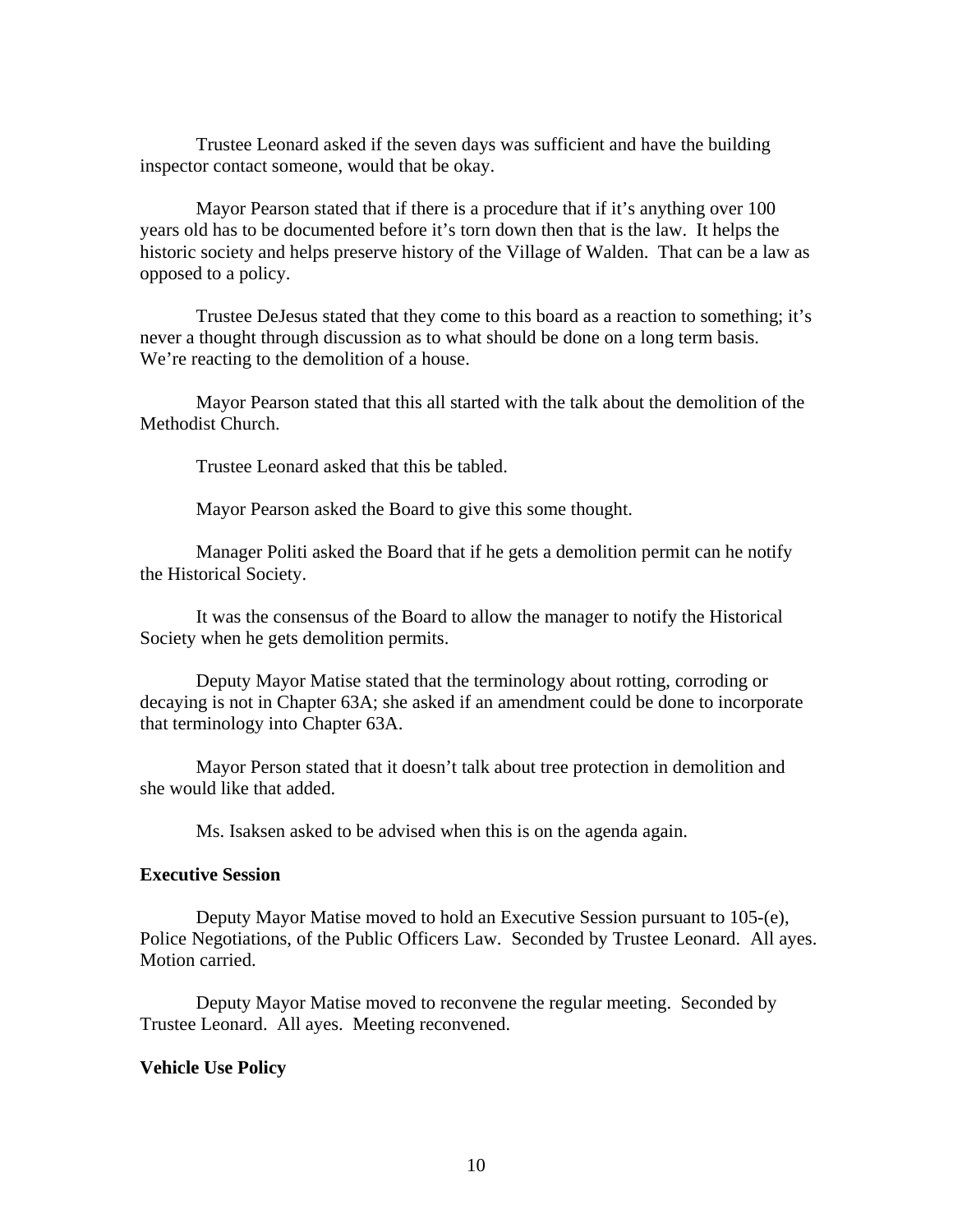Trustee DeJesus moved to adopt the Vehicle Use Policy. Seconded by Trustee Leonard. All ayes. Motion carried.

### **Correspondence**

Mayor Pearson stated that she received a letter from Mr. Steinberg, Schoonmaker Homes. She attended the Planning Board meeting and Mr. Steinberg was there.

 Mr. Dowd indicated that he sent Mr. Steinberg a letter stating that he has to give him certain paper work and a letter of credit in order for the Village to take the road. Right now he doesn't have the paper work and he advised Mr. Steinberg to get the paper work to him for the January  $9<sup>th</sup>$  meeting.

 Mayor Pearson stated that she received correspondence from Time Warner Cable about the rate changes effective January  $1<sup>st</sup>$ , 2007.

Trustee DeJesus stated that he's going to look into other cable companies.

 Mayor Pearson stated that she received a letter from Mr. Jacobowitz regarding the holiday decorations gracing the streets.

 Mayor Person also received a letter from Eddie Diana regarding the Port Authorities who is presently discussing the potential acquisition of Stewart International Airport. A draft resolution was included for the Board to consider.

 Trustee DeJesus moved to adopt the resolution regarding the potential acquisition of Steward International Airport. Seconded by Trustee Norman. All ayes. Resolution adopted.

#### **Village Manager Reports**

Manager Politi stated that Mr. Sloboda owns property across from the well field on Route 52 and he would like permission to tap into our water system. He will be sending a letter requesting this.

 Deputy Mayor Matise stated that it's also the septic. The Village sewer line does not run out there.

 Manager Politi stated that another representative of Aflac has approached him and would like permission to approach the Board.

 Trustee DeJesus stated that she doesn't need permission to come visit the employees. The manager could permit her to approach the employees. She doesn't need to come before the Board.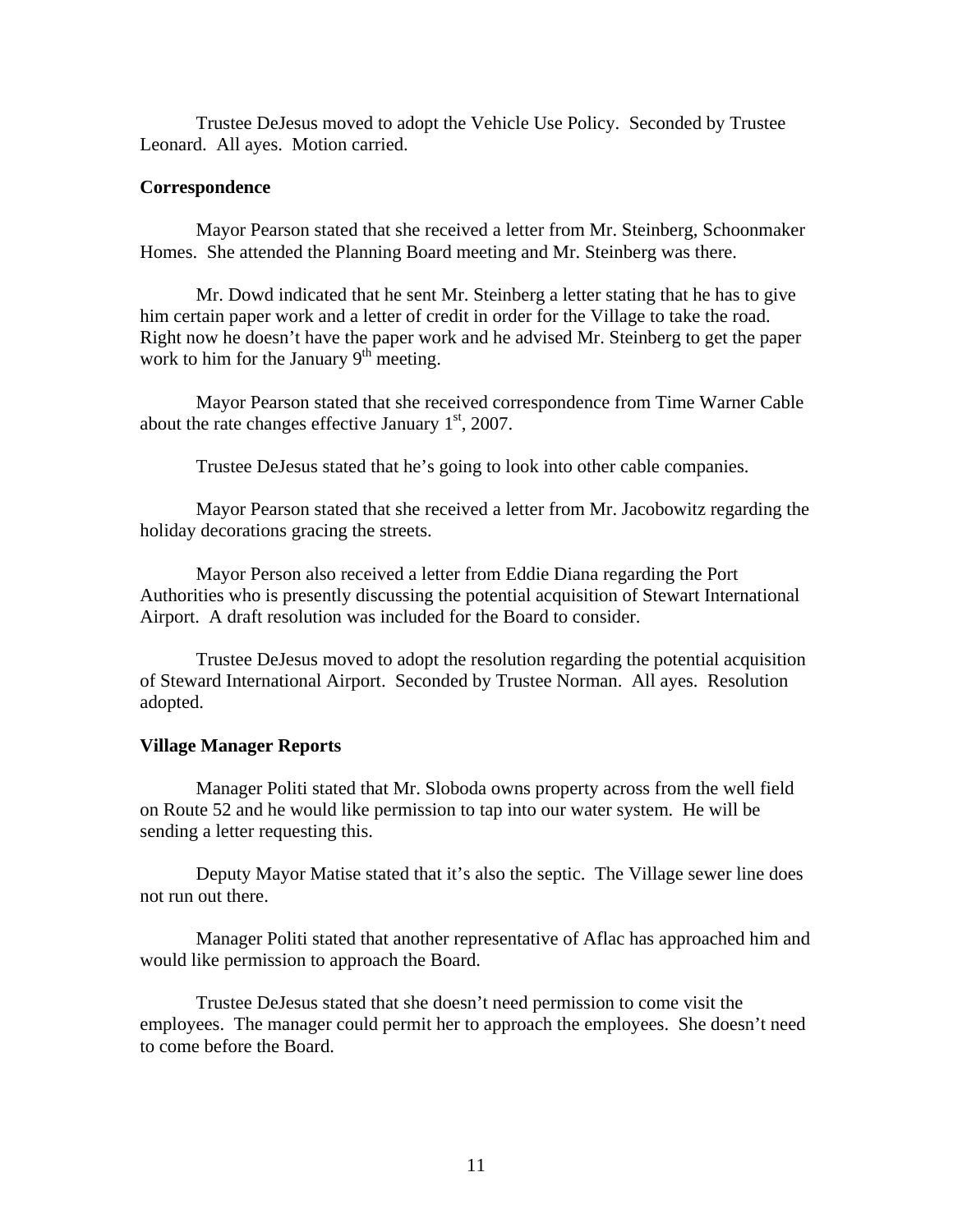Trustee Hurd stated those policies are very limited in their scope; they are mostly indemnity policies that would pay for a number of days in a hospital. It's very expensive.

Mayor Pearson stated that she doesn't mind the representative coming to the Village as long as it doesn't become some part of a union negotiation along the line.

# **Board Comments**

Trustee Leonard stated that Beazer Homes did some blasting the other day and they hired a firm from New Paltz who went around the neighborhood noticing the people.

Trustee DeJesus indicated that he gave a list of concerns to the Village Manager.

 Trustee Norman stated that the Fire Chief approached her regarding fire hydrants who told her that he spoke to the DPW Superintendent and they still haven't been done.

 Manager Politi indicated that he was given a list of hydrants that need to be replaced and fixed. They will also be putting in adapters. They have also ordered hydrant flags.

 Trustee Norman stated that she has received complaints about the garbage company because they are throwing the cans in the road.

 Trustee Wynkoop stated that there are a couple of storm sewers on Capron Street and Oak Street that aren't working properly.

 Deputy Mayor Matise stated that she mentioned the sight problem with the bushes by the McKinley Monument, but they didn't come up with a consensus of what to do.

Manager Politi stated that he will have them cut back.

Mayor Pearson asked about the wall.

Manager Politi stated that he already discussed this with the Mayor.

 Deputy Mayor Matise asked that all the new policies be compiled in a booklet. She also stated that she was in the parking lot and she asked to go in the back door of the doctor's office, it is disgusting in that corner of the parking lot. She asked that the owners be cited.

 Manager Politi stated that they've been cited and they clean it up and then it gets disgusting again.

 Deputy Mayor Matise stated that she is wondering when will the Board be working with the auditor and whether there will be information to work into GASB. She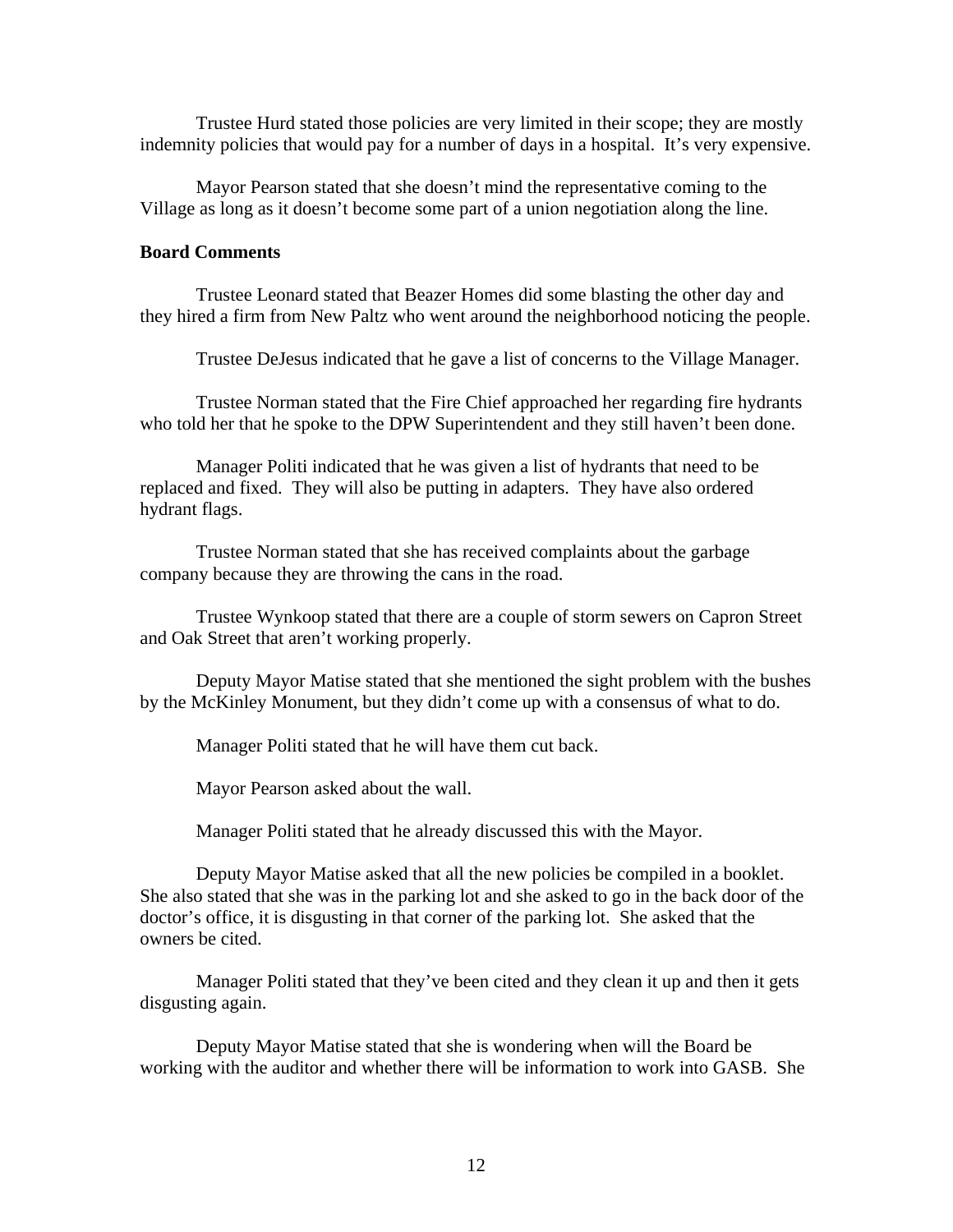asked if the Board will meet with them regarding the last audit before the next audit comes out.

Manager Politi stated they can meet if the Board wants to.

 Mayor Pearson asked if the letter went to Mr. Katonah to come back to the Planning Board.

Manager Politi stated that he will find out.

 Mayor Pearson asked about the agreement with Beazer about the work on the rail trail.

 Manager Politi stated that Beazer is supposed to be lining up the tree work. He does have an agreement.

Mayor Pearson asked for a copy of the agreement before the work starts.

 Manager Politi stated that he will be reserving comment on what is being developed between John Valk and the State.

 Trustee DeJesus stated this is not moving and we have a lot of money committed to this and in kind contributions which they looked for and yet the State is dragging their feet.

 Manager Politi stated that by the time you find the funding and get back into the contract you've lost the ability because this is winter work.

 Mayor Pearson stated that on Page 2 of the minutes it talked about someone with a water meter and the bill tripled and he thanked the manager for taking care of the issue. She remembers having a problem with her water bill and she had to come before the Board in order to get any of that addressed. She asked if that is still a policy.

 Manager Politi stated that when you have an outside reader and an inside reader there is a conflict sometimes between those two and it's the meter in the house that matters. This one is throwing a large number out and it's not accurate with the inside meter and we are finding this when we go into change them.

 Mr. Dowd indicated that when there needs to be a refund on a water bill that has to come before the Board.

 Mayor Pearson stated that if it was \$300.00 and it was on that inside meter then why would we have to pay for that because you're using the inside meter anyway. She would like to know which ones were adjusted the inside or outside meters.

## **Adjournment**